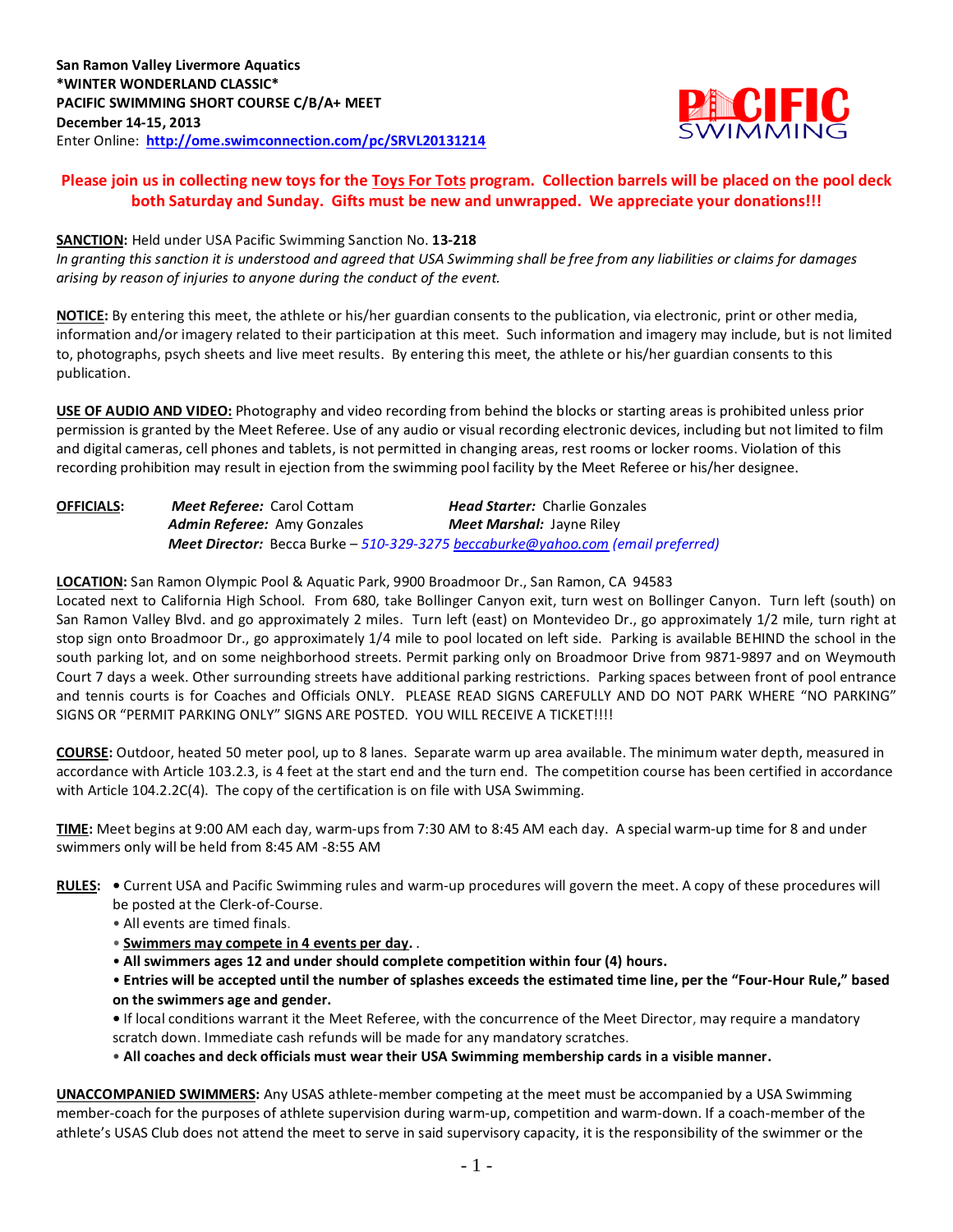swimmer's legal guardian to arrange for supervision by a USA Swimming member-coach. The Meet Director or Meet Referee may assist the swimmer in making arrangements for such supervision; however, it is recommended that such arrangements be made in advance of the meet by the athlete's USAS Club Member-Coach.

**RACING STARTS:** The swimmer must be certified by a USA Swimming member coach as being proficient in performing a racing start or must start the race in the water. It is the responsibility of the swimmer or the swimmer's legal guardian to ensure compliance with this requirement.

**RESTRICTIONS:** • Smoking and the use of other tobacco products is prohibited on the pool deck, in the locker rooms, in spectator

- seating, on standing areas and in all areas used by swimmers, during the meet and during warm-up periods.
- Sale and use of alcoholic beverages is prohibited in all areas of the meet venue.
- All shelters must be properly secured and removed from ALL lawn areas at the end of each competition day.
- No personal equipment may be left on the lawn areas overnight.
- No glass containers are allowed in the meet venue. No propane heater is permitted except for snack bar/meet operations.
- Except where venue facilities require otherwise, changing into or out of swimsuits other than in locker rooms or other designated areas is not appropriate and is strongly discouraged.
- **ELIGIBILITY:** Swimmers must be current members of USA-S and enter their name and registration number on the meet entry card as they are shown on their Registration Card. If this is not done, it may be difficult to match the swimmer with the registration and times database.

• The meet host must check all swimmer registrations against the SWIMS database and if not found to be registered, the Meet Director shall accept the registration at the meet (a \$10 surcharge will be added to the regular registration fee). Duplicate registrations will be refunded by mail.

• Swimmers in the "A" Division must have met at least the listed "PC-A" time standard. Swimmers in the "B" Division must have met at least the listed "PC-B" time standard. All entry times slower than the listed "PC-B" time standard will be in the "C" Division.

• Entries with **"NO TIME" will not be** accepted.

• Entry times submitted for this meet will be checked against a computer database and may be changed in accordance with Pacific Swimming Entry Time Verification Procedures.

- Disabled swimmers are welcome to attend this meet and should contact the Meet Director regarding special
- accommodations on entry times and seeding per Pacific Swimming policy.
- The swimmer's *age will be the age of the swimmer on the first day of the meet.*

**ENTRY PRIORITY:** Meet entries will not be accepted any earlier then November 9, 2013*.* Entries from members of "year round" Zone 2 teams postmarked or entered online by 11:59 p.m. on *November 16, 2013* will be given 1<sup>st</sup> priority acceptance. Entries from members of all Zone 2 teams (year round and seasonal) postmarked or entered online between 12:00 am *November 16, 2013* and 11:59 pm *November 23, 2013* will be given 2<sup>nd</sup> priority acceptance All entries from Zone 2, all other Pacific LSC Zones and other LSC's, either postmarked, entered online, or hand delivered by the entry deadline will be considered in the order that they were received.

**\*\* NOTE: Swimmers who falsify their entry from by listing a team to which they are not legitimately associated will be rejected from the meet. Further, entry fees will not be refunded and they may be referred to the Pacific Swimming Review Committee for disciplinary action.**

**ENTRY FEES:** \$2.75 per event, \$8.00 participation fee per swimmer. Entries will be rejected if payment is not sent at time of request.

| Make check payable to: | SRVLA                    |
|------------------------|--------------------------|
| Mail with entries to:  | Becca Burke              |
|                        | <b>Swim Meet Entries</b> |
|                        | 7598 Interlachen Ave     |
|                        | San Ramon, CA 94583      |

**MAILED OR HAND DELIVERED ENTRIES**: Entries must be on the attached consolidated entry form. Forms must be filled out completely and printed clearly with swimmers best time. Entries must be entered using the current Pacific Swimming. Entries must be postmarked by midnight, **Monday**, **December 2, 2013** or hand delivered to the 7598 Interlachen Ave, San Ramon by 6:30 p.m. **Wednesday, December 4, 2013**. No late entries will be accepted. No refunds will be made, except mandatory scratch downs. Requests for confirmation of receipt of entries should include a self-addressed envelope.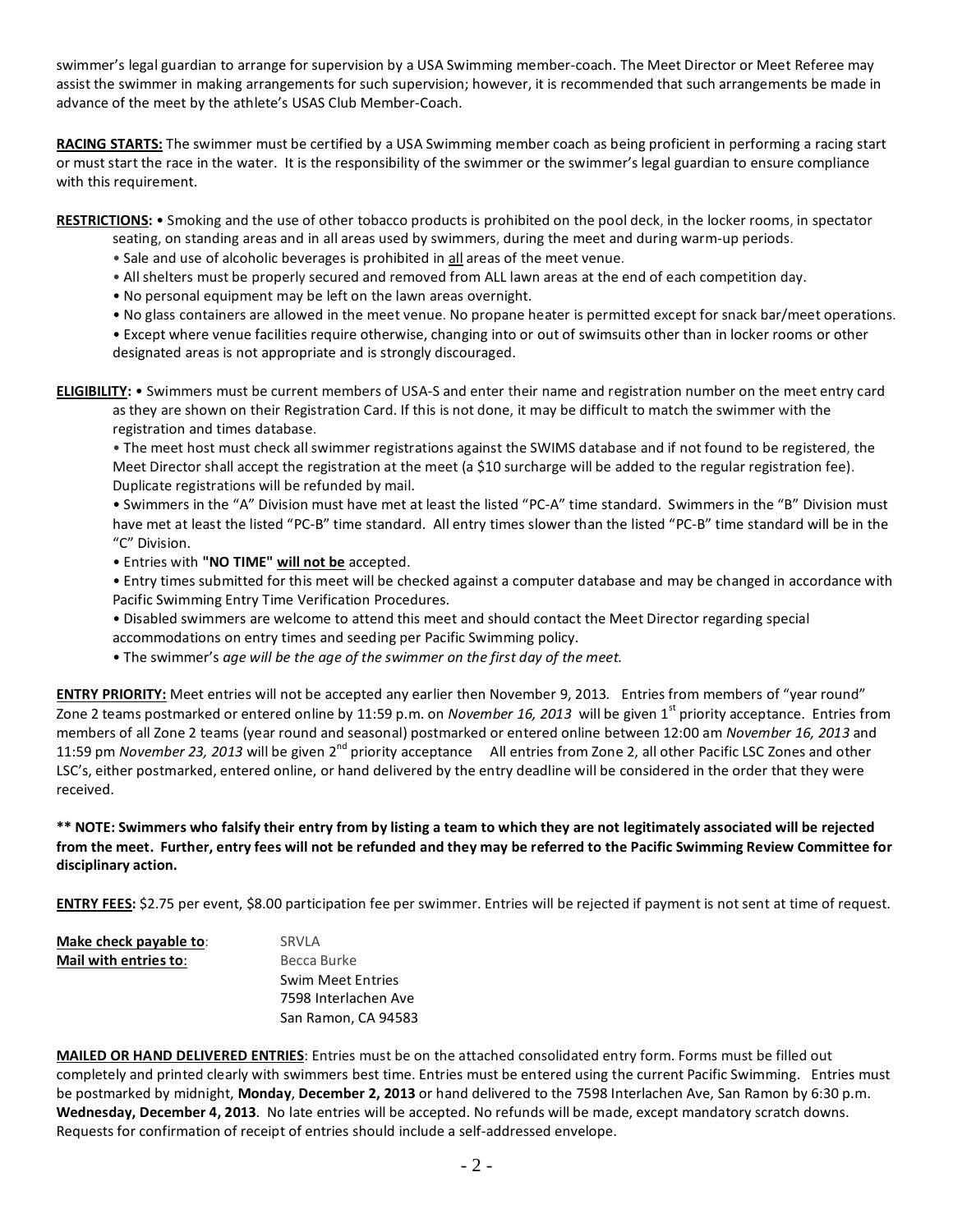**ONLINE ENTRIES:** To enter online go to **http://ome.swimconnection.com/pc/SRVL20131214** to receive an immediate entry confirmation this method requires payment by credit card. Swim Connection, LLC charges a processing fee for this service, equal to \$1 per swimmer plus 5% of the total Entry Fees. Please note that the processing fee is a separate fee from the Entry Fees. If you do not wish to pay the processing fee, enter the meet using a mail entry. **Entering online is a convenience, is completely voluntary, and is in no way required or expected of a swimmer by Pacific Swimming.** Online entries will be accepted through Wednesday, December 4, 2013.

**CHECK-IN:** The meet will be deck seeded. Swimmers must check-in at the Clerk-of-Course. Close of check-in for all events shall be no more than 60 minutes before the estimated time of the start of the first heat of the event. No event shall be closed more than 30 minutes before the scheduled start of the meet. Swimmers who do not check-in will not be allowed to compete in the event.

**SCRATCHES:** Any swimmers not reporting for or competing in an individual timed final event shall not be penalized. Swimmers who must withdraw from an event after it is seeded are requested to inform the referee immediately.

**AWARDS:** Ribbons 1st – 8th place for PC-A, PC-B & PC-C divisions. 13-18 swimmers will be awarded as 13-14 and 15-18 age groups. All "PC-C" and "PC-B" swimmers achieving an "PC-A" time will be awarded a standard "PC-A" medal, regardless of place achieved in the event.

**ADMISSION:** Free. A program will be available for \$5.00.

**REFRESHMENTS:** A snack bar will be available serving hot breakfast, hot lunches, salads and other nutritious items and beverages. Coaches and working deck officials will be provided lunch. Hospitality will serve refreshments to timers and volunteers.

**MISCELLANEOUS:** No overnight parking is allowed. Facilities will not be provided after meet hours. Parking is available **BEHIND** the school in the south parking lot, and on some neighborhood streets**.** Permit parking only on Broadmoor Drive from 9871-9897 and on Weymouth Court 7 days a week. Other surrounding streets have additional parking restrictions. Parking spaces between front of pool entrance and tennis courts is for Coaches and Officials ONLY. PLEASE READ SIGNS CAREFULLY AND *DO NOT PARK WHERE "NO PARKING" SIGNS OR "PERMIT PARKING ONLY" SIGNS ARE POSTED. YOU WILL RECEIVE A TICKET!!!!*

**MINIMUM OFFICIALS RULE:** The Meet Referee shall conduct an inventory of Officials and shall compare the number of swimmers entered against the number of Officials that worked representing each team per day of the meet. Those teams who have not provided sufficient Officials in a day of the meet, in accordance with the table below, will be fined \$100 per missing Official per day.

| Number of swimmers entered in meet | Number of trained and carded officials |
|------------------------------------|----------------------------------------|
| per team per day                   | required                               |
| $1 - 10$                           | O                                      |
| $11 - 25$                          |                                        |
| $26 - 50$                          |                                        |
| 51-75                              | 3                                      |
| 76-100                             | 4                                      |
| Every 20 Swimmers over 100         | +1                                     |
|                                    |                                        |